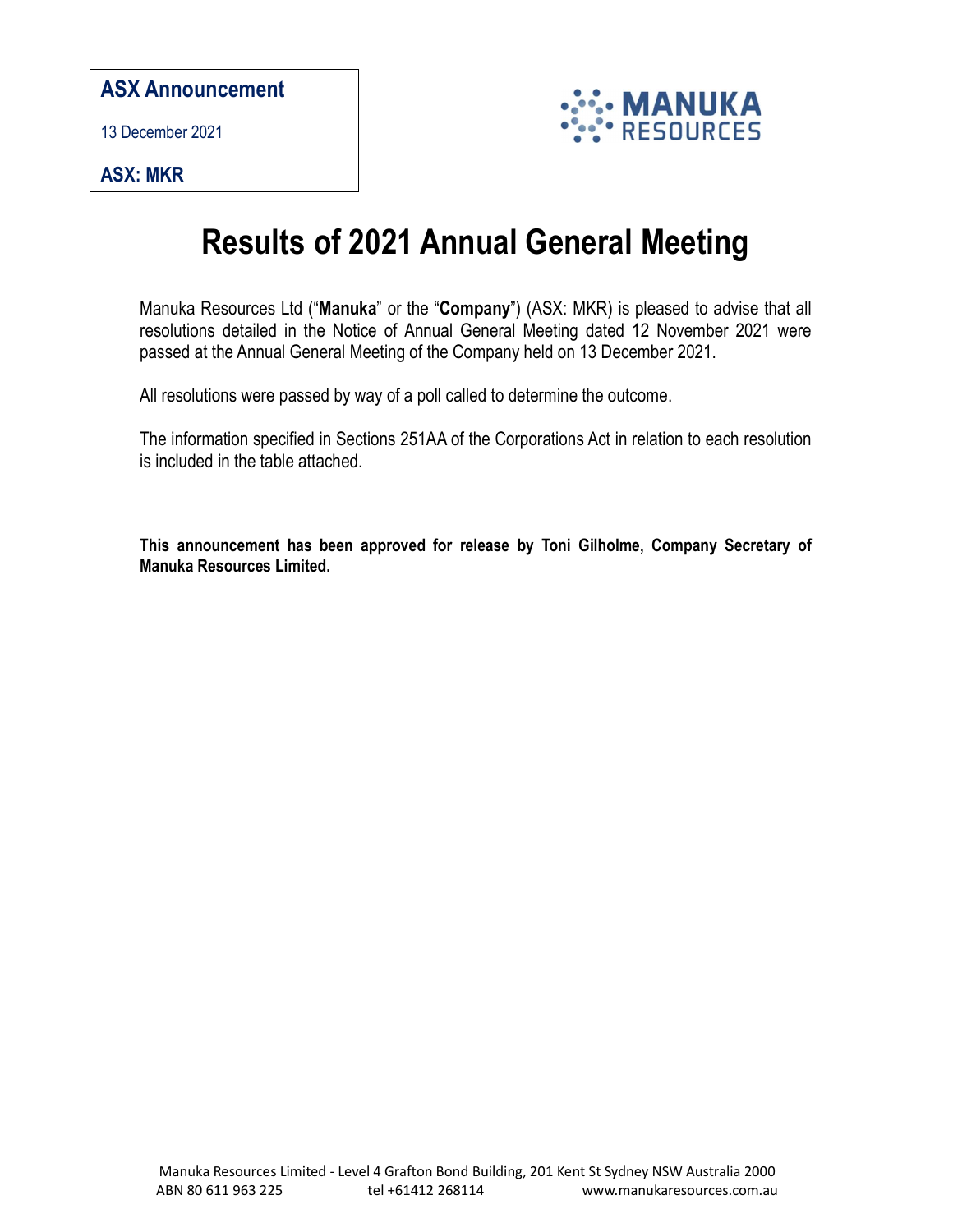## **Disclosure of Proxy Votes**

**Manuka Resources Limited** Annual General Meeting Monday, 13 December 2021



In accordance with section 251AA of the Corporations Act 2001, the following information is provided in relation to resolutions put to members at the meeting.

|                                                          |                                                   |                                                                                         | <b>Proxy Votes</b>   |                   |                | Poll Results (if applicable)        |                       |                   |                |
|----------------------------------------------------------|---------------------------------------------------|-----------------------------------------------------------------------------------------|----------------------|-------------------|----------------|-------------------------------------|-----------------------|-------------------|----------------|
| <b>Resolution</b>                                        | Decided by<br>Show of<br>Hands (S)<br>or Poll (P) | <b>Total Number</b><br>of Proxy Votes<br>exercisable by<br>proxies validly<br>appointed | <b>FOR</b>           | <b>AGAINST</b>    | <b>ABSTAIN</b> | <b>PROXY'S</b><br><b>DISCRETION</b> | <b>FOR</b>            | <b>AGAINST</b>    | <b>ABSTAIN</b> |
| 1 ADOPTION OF REMUNERATION<br><b>REPORT</b>              | P                                                 | 17,862,118                                                                              | 17,103,291<br>95.75% | 128,380<br>0.72%  | 15,125         | 630.447<br>3.53%                    | 17,482,920<br>99.27%  | 128,380<br>0.73%  | 265,943        |
| 2 RE-ELECTION OF MR DENNIS KARP                          | P                                                 | 97,854,783                                                                              | 17,264,855<br>17.64% | 1,941<br>0.00%    | $\Omega$       | 80,587,987<br>82.35%                | 97,852,842<br>100.00% | 1,941<br>0.00%    | 0              |
| <b>3 APPOINTMENT OF AUDITOR</b>                          | P                                                 | 97,854,783                                                                              | 17,266,796<br>17.65% | $\Omega$<br>0.00% | $\Omega$       | 80.587.987<br>82.35%                | 97,854,783<br>100.00% | $\Omega$<br>0.00% | $\Omega$       |
| 4 INCREASE IN NON-EXECUTIVE<br><b>DIRECTORS' FEES</b>    | P                                                 | 97.843.783                                                                              | 16,934,291<br>17.31% | 301,505<br>0.31%  | 11,000         | 80,607,987<br>82.38%                | 17,313,920<br>98.29%  | 301,505<br>1.71%  | 261,818        |
| 5 APPROVAL OF ISSUE OF OPTIONS<br>TO DR NICHOLAS LINDSAY | P                                                 | 97.843.783                                                                              | 16,964,416<br>17.34% | 271,380<br>0.28%  | 11,000         | 80,607,987<br>82.38%                | 17,344,045<br>98.46%  | 271,380<br>1.54%  | 261,818        |
| 6 APPROVAL OF ISSUE OF OPTIONS<br>TO MR ANTHONY MCPAUL   | P                                                 | 97.843.783                                                                              | 16,964,416<br>17.34% | 271,380<br>0.28%  | 11,000         | 80,607,987<br>82.38%                | 17,344,045<br>98.46%  | 271,380<br>1.54%  | 261,818        |
| 7 APPROVAL OF ISSUE OF OPTIONS<br>TO MR DENNIS KARP      | P                                                 | 97.843.783                                                                              | 16,964,416<br>17.34% | 271,380<br>0.28%  | 11,000         | 80,607,987<br>82.38%                | 17,344,045<br>98.46%  | 271,380<br>1.54%  | 261,818        |